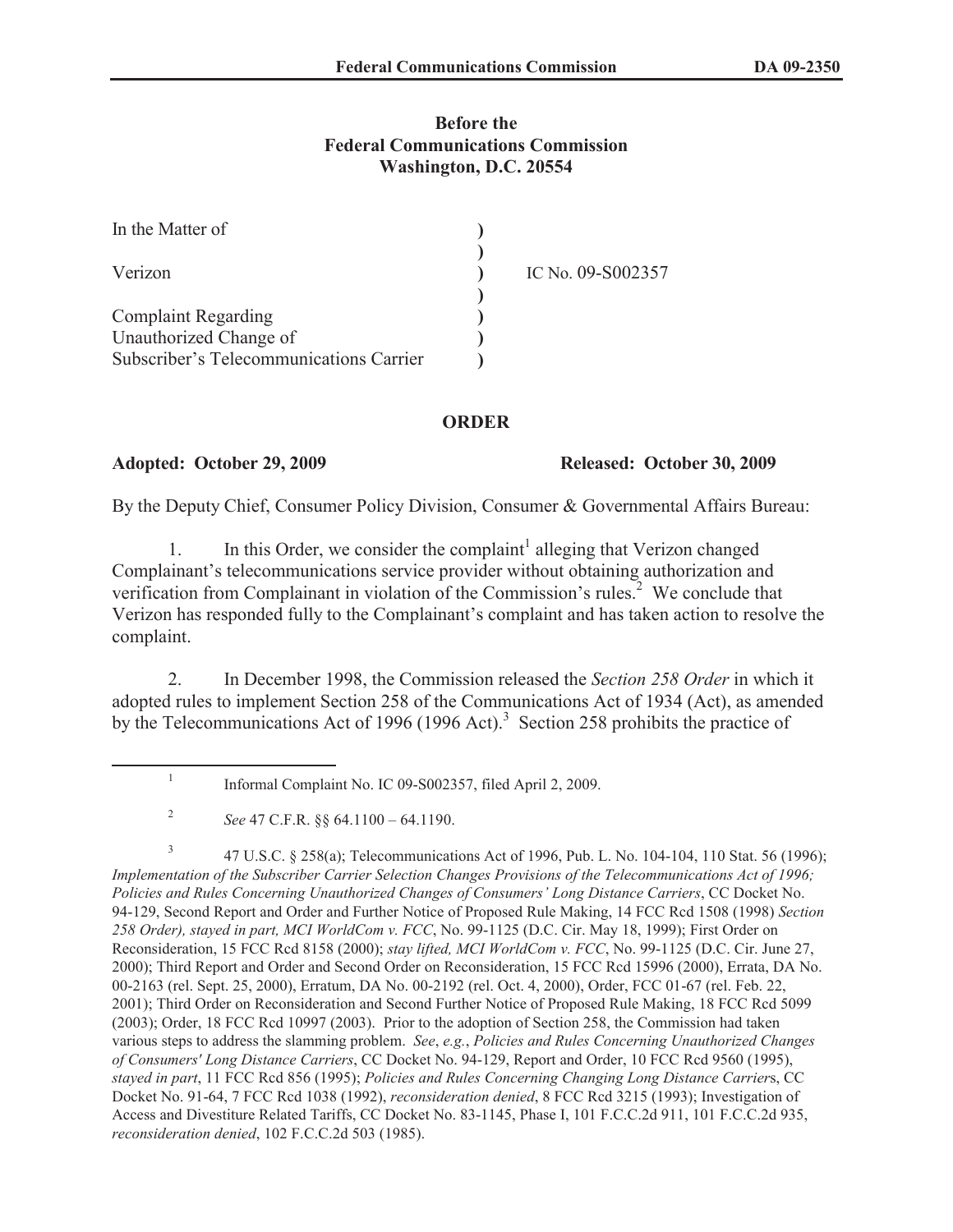"slamming," the submission or execution of an unauthorized change in a subscriber's selection of a provider of telephone exchange service or telephone toll service.<sup>4</sup> In the *Section 258 Order*, the Commission adopted aggressive new rules designed to take the profit out of slamming, broadened the scope of the slamming rules to encompass all carriers, and modified its existing requirements for the authorization and verification of preferred carrier changes. The rules require, among other things, that a carrier receive individual subscriber consent before a carrier change may occur.<sup>5</sup> Pursuant to Section 258, carriers are absolutely barred from changing a customer's preferred local or long distance carrier without first complying with one of the Commission's verification procedures.<sup>6</sup> Specifically, a carrier must: (1) obtain the subscriber's written or electronically signed authorization in a format that meets the requirements of Section 64.1130; (2) obtain confirmation from the subscriber via a toll-free number provided exclusively for the purpose of confirming orders electronically; or (3) utilize an independent third party to verify the subscriber's order.<sup>7</sup>

3. The Commission also has adopted liability rules. These rules require the carrier to absolve the subscriber where the subscriber has not paid his or her bill. In that context, if the subscriber has not already paid charges to the unauthorized carrier, the subscriber is absolved of liability for charges imposed by the unauthorized carrier for service provided during the first 30 days after the unauthorized change. $8$  Where the subscriber has paid charges to the unauthorized carrier, the Commission's rules require that the unauthorized carrier pay 150% of those charges to the authorized carrier, and the authorized carrier shall refund or credit to the subscriber 50% of all charges paid by the subscriber to the unauthorized carrier.<sup>9</sup> Carriers should note that our actions in this order do not preclude the Commission from taking additional action, if warranted, pursuant to Section 503 of the Act.<sup>10</sup>

4. We received Complainant's complaint on April 2, 2009, alleging that Complainant's telecommunications service provider had been changed to AT&T without Complainant's authorization. Pursuant to Sections 1.719 and 64.1150 of our rules,<sup>11</sup> we notified

4 47 U.S.C. § 258(a).

5 *See* 47 C.F.R. § 64.1120.

7 *See* 47 C.F.R. § 64.1120(c). Section 64.1130 details the requirements for letter of agency form and content for written or electronically signed authorizations. 47 C.F.R. § 64.1130.

8 *See* 47 C.F.R. §§ 64.1140, 64.1160. Any charges imposed by the unauthorized carrier on the subscriber for service provided after this 30-day period shall be paid by the subscriber to the authorized carrier at the rates the subscriber was paying to the authorized carrier at the time of the unauthorized change. *Id.*

9 *See* 47 C.F.R. §§ 64.1140, 64.1170.

<sup>10</sup> *See* 47 U.S.C. § 503.

<sup>11</sup> 47 C.F.R. § 1.719 (Commission procedure for informal complaints filed pursuant to Section 258 of the Act); 47 C.F.R. § 64.1150 (procedures for resolution of unauthorized changes in preferred carrier).

<sup>6</sup> 47 U.S.C. § 258(a).